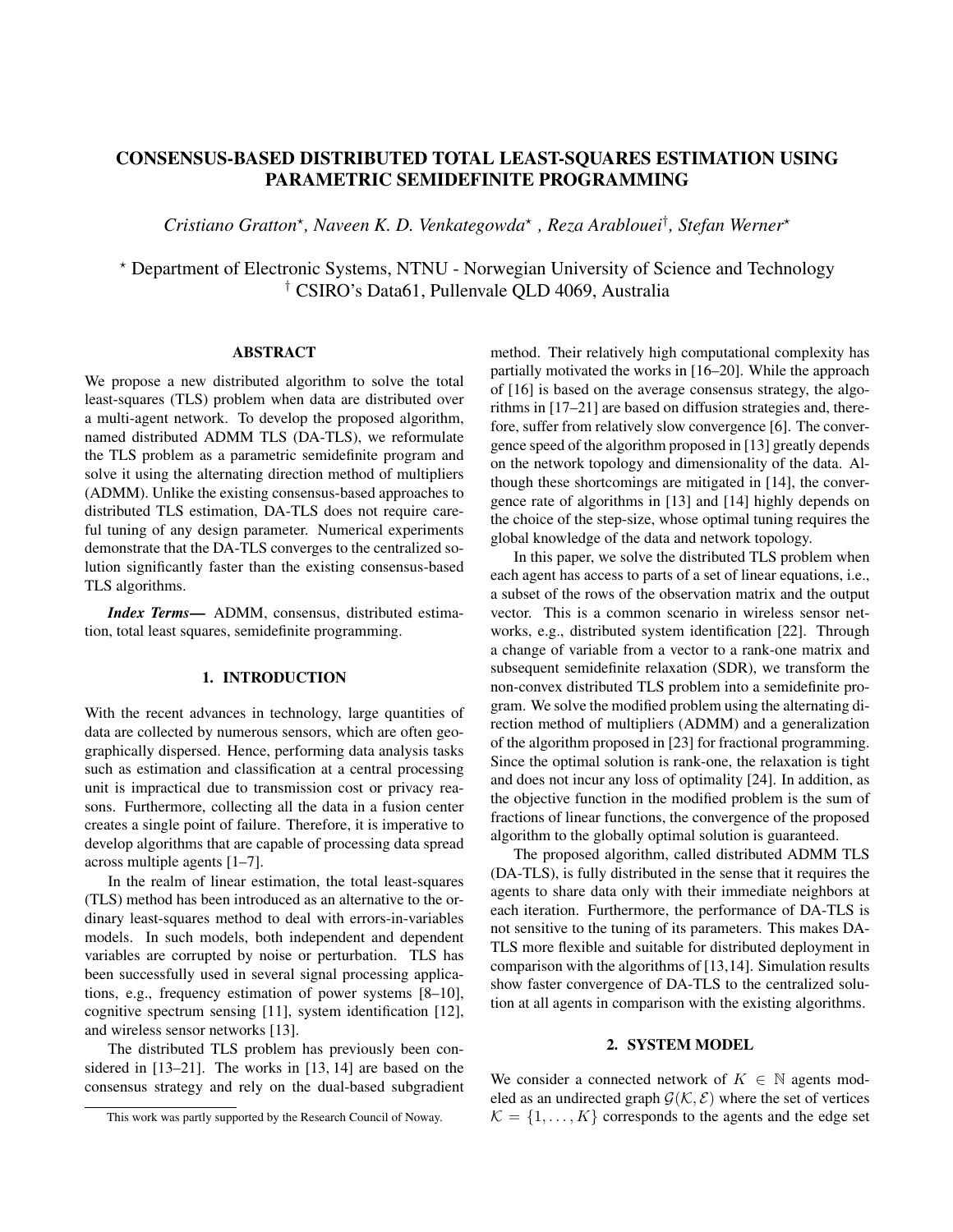$\mathcal E$  represents the communication links between the pairs of agents. Agent  $k \in \mathcal{K}$  can communicate with its neighbors whose indexes are in the set  $\mathcal{N}_k$  with cardinality  $|\mathcal{N}_k|$ . By convention,  $\mathcal{N}_k$  does not include the agent k itself.

Let  $X \in \mathbb{R}^{N \times P}$  be the observation matrix,  $\Delta \in \mathbb{R}^{N \times P}$ the error in the observation matrix,  $y \in \mathbb{R}^{N \times 1}$  the response vector,  $\boldsymbol{\delta} \in \mathbb{R}^{N \times 1}$  the error in the response vector, and  $\mathbf{w} \in$  $\mathbb{R}^{P \times 1}$  the sought-after parameter vector that relates **X** and **y** through  $(X-\Delta)w = y-\delta$ . The matrix X consists of K submatrices  $X_k$ , i.e.,  $X = [X_1^T, X_2^T, \dots, X_K^T]^T$ , and the vector  $\mathbf{y} \in \mathbb{R}^{N \times 1}$  of K subvectors  $\mathbf{y}_k$ , i.e.,  $\mathbf{y} = \left[\mathbf{y}_1^{\mathrm{T}}, \mathbf{y}_2^{\mathrm{T}}, \dots, \mathbf{y}_K^{\mathrm{T}}\right]^{\mathrm{T}}$ , as the data are distributed among the agents and each agent  $k$ holds its respective  $\mathbf{X}_k \in \mathbb{R}^{N_k \times P}$  and  $\mathbf{y}_k \in \mathbb{R}^{N_k \times 1}$  $\sum$ Ids its respective  $\mathbf{X}_k \in \mathbb{R}^{N_k \times P}$  and  $\mathbf{y}_k \in \mathbb{R}^{N_k \times 1}$  where  $\frac{K}{k+1} N_k = N$  and  $(\cdot)^T$  denotes the matrix transpose.

The TLS estimate of the unknown parameter vector w can be found by solving the constrained optimization problem

$$
\min_{\mathbf{w}, \Delta, \delta} \quad \|\Delta\|_{\mathrm{F}} + \|\delta\|
$$
\n
$$
\text{s.t.} \quad (\mathbf{X} - \Delta)\mathbf{w} = \mathbf{y} - \delta
$$
\n
$$
(1)
$$

where  $\left\Vert \cdot\right\Vert _{F}$  and  $\left\Vert \cdot\right\Vert$  denote the Frobenius norm and Euclidean norm, respectively. When the entries of  $\Delta$  and  $\delta$  are independent and identically distributed (i.i.d.), a centralized TLS solution  $w^c$  of (1) can be obtained as

$$
\mathbf{w}^c = \frac{-1}{v_{P+1}} [v_1, v_2, \dots, v_P]^{\mathrm{T}}
$$
 (2)

where  $\mathbf{v} = [v_1, v_2, \dots, v_{P+1}]^T$  is the right singular vector corresponding to the smallest singular value of  $[X, y]$  [25].

An equivalent but more practical solution can be obtained by minimizing the Rayleigh quotient cost function as [25]

$$
\min_{\mathbf{w}} \frac{\|\mathbf{X}\mathbf{w} - \mathbf{y}\|^2}{\|\mathbf{w}\|^2 + 1} \quad \text{or} \quad \min_{\mathbf{w}} \sum_{k=1}^K \frac{\|\mathbf{X}_k \mathbf{w} - \mathbf{y}_k\|^2}{\|\mathbf{w}\|^2 + 1}.
$$
 (3)

Since finding a centralized solution of (3) over a network may be inefficient, we propose a distributed algorithm for this purpose in the following section.

## 3. DISTRIBUTED TLS

We first discuss the SDR technique that allows us to transform the TLS problem into a parametric semidefinite program, which we solve iteratively through two nested loops. Then, we describe the consensus-based reformulation of the resultant parametric semidefinite program that enables its distributed solution via the ADMM, which forms the inner loop. Finally, we describe the steps of the inner and outer loops of the algorithm.

#### 3.1. Semidefinite Relaxation

Using the properties of the matrix trace operator, we rewrite the Rayleigh quotient cost function in (3) as

$$
\sum_{k=1}^{K} \frac{\text{tr}(\mathbf{w}\mathbf{w}^{\text{T}}\mathbf{X}_{k}^{\text{T}}\mathbf{X}_{k}) - 2\mathbf{y}_{k}^{\text{T}}\mathbf{X}_{k}\mathbf{w} + ||\mathbf{y}_{k}||^{2}}{\text{tr}(\mathbf{w}\mathbf{w}^{\text{T}}) + 1}.
$$
 (4)

Considering (4) and defining

$$
\mathbf{W} = \begin{bmatrix} \mathbf{w} \mathbf{w}^T & \mathbf{w} \\ \mathbf{w}^T & 1 \end{bmatrix} \text{ and } \mathbf{C}_k = \begin{bmatrix} \mathbf{X}_k^T \mathbf{X}_k & -\mathbf{X}_k^T \mathbf{y}_k \\ -\mathbf{y}_k^T \mathbf{X}_k & ||\mathbf{y}_k||^2 \end{bmatrix},
$$
(5)

(3) can be recast as

$$
\min_{\mathbf{W} \succeq \mathbf{0}} \quad \sum_{k=1}^{K} \frac{\text{tr}(\mathbf{C}_k \mathbf{W})}{\text{tr}(\mathbf{W})}
$$
\n
$$
\text{s.t.} \quad \text{rank}(\mathbf{W}) = 1.
$$
\n(6)

Relaxing the rank constraint in (6) turns it into the following aggregate linear-fractional program

$$
\min_{\mathbf{W} \succeq \mathbf{0}} \quad \sum_{k=1}^{K} \frac{\text{tr}(\mathbf{C}_k \mathbf{W})}{\text{tr}(\mathbf{W})}.
$$

Both numerator and denominator of the summands in the objective function of (7) are linear functions of the matrix variable W. Therefore, (7) can be converted to a parametric semidefinite program whose objective is in the subtractive form as per the following proposition.

Proposition 1. *Let* W<sup>∗</sup> *denote the optimal solution to* (7)*. Then, there exists a vector*  $\boldsymbol{\beta}^* = [\beta_1^*, \ldots, \beta_K^*]$  *such that*  $\mathbf{W}^*$ *is also the optimal solution of the following semidefinite program*

$$
\mathbf{W}^* = \arg\min_{\mathbf{W} \succeq \mathbf{0}} \sum_{k=1}^K \text{tr}(\mathbf{C}_k \mathbf{W}) - \beta_k^* \text{tr}(\mathbf{W}). \tag{8}
$$

*In addition,* W<sup>∗</sup> *also satisfies the following system of equations:*

$$
tr(C_k W^*) - \beta_k^* tr(W^*) = 0, \, k = 1, 2, \dots, K. \tag{9}
$$

*Proof.* The Karush-Kuhn-Tucker (KKT) conditions of optimality [26] for problem (8) give the same solution set as the KKT conditions for the epigraph form of (7). Since the KKT conditions for both problems are sufficient for optimality, the two problems are equivalent. The system of equation (9) is due to the KKT conditions.  $\Box$ 

In the next subsection, we describe a consensus-based reformulation of (8), which allows the application of the ADMM to solve (8) for any given  $\beta^*$ .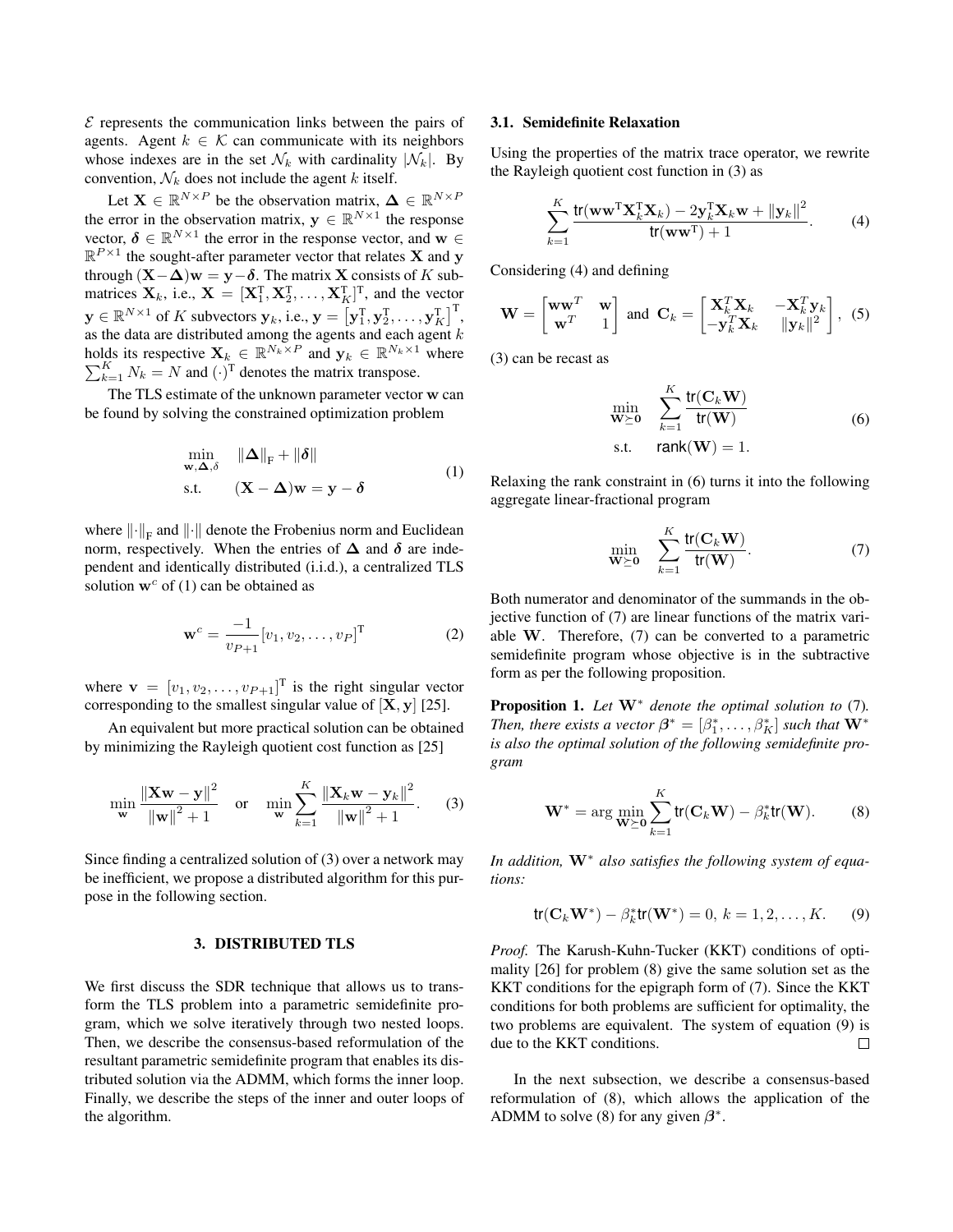#### 3.2. Building Consensus

In order to tackle (8) in a distributed fashion, we introduce  $W = \{W_k\}_{k=1}^K$  representing the local copies of W at the agents. Therefore, we rewrite (8) in the following equivalent form

$$
\min_{\{\mathbf{W}_k \succeq \mathbf{0}\}} \quad \sum_{k=1}^K \text{tr}(\mathbf{C}_k \mathbf{W}_k) - \beta_k^* \text{tr}(\mathbf{W}_k)
$$
\n
$$
\text{s.t.} \quad \mathbf{W}_k = \mathbf{W}_l, \quad l \in \mathcal{N}_k, \quad k \in \mathcal{K}.
$$
\n(10)

The equality constraints enforce consensus over  $W_k$ ,  $k =$  $1, \ldots, K$ , across each agent's neighborhood  $\mathcal{N}_k$ .

To solve (10) in a distributed fashion, we employ the ADMM [1]. Hence, we introduce the auxiliary local variables  $\mathcal{Z} \coloneqq {\mathbf{Z}_k^l}_{l \in \mathcal{N}_k}$  and rewrite (10) as

$$
\begin{aligned}\n\min_{\{\mathbf{W}_k \succeq \mathbf{0}\}} & \sum_{k=1}^K \text{tr}(\mathbf{C}_k \mathbf{W}_k) - \beta_k^* \text{tr}(\mathbf{W}_k) \\
\text{s.t.} & \mathbf{W}_k = \mathbf{Z}_k^l, \mathbf{W}_l = \mathbf{Z}_k^l, \quad l \in \mathcal{N}_k, \quad k \in \mathcal{K}.\n\end{aligned} \tag{11}
$$

Using the auxiliary variables  $Z$ , we obtain an equivalent alternative representation of the constraints in (10). These variables are only used to derive the local recursions and are eventually eliminated. By associating the Lagrange multipliers  $V = \{\{\Gamma_k^l\}_{l \in \mathcal{N}_k}, \{\Lambda_k^l\}_{l \in \mathcal{N}_k}\}_{k=1}^K$  with the constraints in (11), we get the following augmented Lagrangian function:

$$
\mathcal{L}_{\rho}(\mathcal{W}, \mathcal{Z}, \mathcal{V}) = \sum_{k=1}^{K} \text{tr}(\mathbf{C}_{k} \mathbf{W}_{k}) - \beta_{k}^{*} \text{tr}(\mathbf{W}_{k}) \n+ \sum_{k=1}^{K} \sum_{l \in \mathcal{N}_{k}} \text{tr}((\mathbf{\Lambda}_{k}^{l})^{T} (\mathbf{W}_{k} - \mathbf{Z}_{k}^{l}) + (\mathbf{\Gamma}_{k}^{l})^{T} (\mathbf{W}_{l} - \mathbf{Z}_{k}^{l})) \n+ \frac{\rho}{2} \sum_{k=1}^{K} \sum_{l \in \mathcal{N}_{k}} (\|\mathbf{W}_{k} - \mathbf{Z}_{k}^{l}\|_{F}^{2} + \|\mathbf{W}_{l} - \mathbf{Z}_{k}^{l}\|_{F}^{2}),
$$
\n(12)

where the constant  $\rho > 0$  is a penalty parameter.

Obtaining the solution through the ADMM entails an iterative process consisting of the following steps at each iteration: 1)  $\mathcal{L}_{\rho}$  is minimized with respect to W; 2)  $\mathcal{L}_{\rho}$  is minimized with respect to  $\mathcal{Z}$ ; and, 3) the Lagrange multipliers V are updated through gradient-ascent [1].

Thanks to the reformulation of (8) as (11), the Lagrangian function (12) can be decoupled with respect to variables in  $W$ and  $\mathcal Z$  as well as across the network agents  $\mathcal K$ . It can be shown that, in the ADMM steps, the auxiliary variables  $\mathcal Z$  and the Lagrange multipliers  $\{\Gamma_k^l\}_{l \in \mathcal{N}_k}$  are eliminated. Hence, we end up with the following iterative updates at the kth agent

$$
\mathbf{W}_k(m+1) = \arg\min_{\mathbf{W}_k \succeq \mathbf{0}} \mathcal{L}_{\rho}(\mathbf{W}_k, \mathbf{\Lambda}_k(m))
$$
(13)

$$
\Lambda_k(m+1) = \Lambda_k(m) + \rho \sum_{l \in \mathcal{N}_k} [\mathbf{W}_k(m+1) - \mathbf{W}_l(m+1)],
$$
\n(14)

where  $\Lambda_k(m) = 2 \sum_{l \in \mathcal{N}_k} \Lambda_k^l(m)$  and m is the iteration index.

The constrained minimization problem in (13) can be expressed as the following semidefinite least-squares problem

$$
\min_{\mathbf{W}_k \succeq \mathbf{0}} \text{tr}[\mathbf{W}_k^{\mathrm{T}}(\mathbf{W}_k - 2\mathbf{G}_k(m))],\tag{15}
$$

where

$$
\mathbf{G}_k(m) = \frac{1}{2\rho|\mathcal{N}_k|} \left( \rho|\mathcal{N}_k|\mathbf{W}_k(m) + \rho \sum_{l \in \mathcal{N}_k} \mathbf{W}_l(m) - \mathbf{C}_k + \beta_k \mathbf{I} - \mathbf{\Lambda}_k(m) \right). \tag{16}
$$

The solution of (15) is given by

$$
\mathbf{W}_k(m+1) = \mathbf{U}(m) \max\left(\mathbf{\Sigma}(m), \mathbf{0}\right) \mathbf{U}(m)^{\mathrm{T}},\qquad(17)
$$

where  $U(m)$  and  $\Sigma(m)$  are the orthogonal and diagonal matrices coming from the eigen-decomposition (EVD)  $\mathbf{G}(m)$  =  $\mathbf{U}(m)\mathbf{\Sigma}(m)\mathbf{U}^{\mathrm{T}}(m)$  and  $\max(\mathbf{\Sigma}(m),\mathbf{0})$  denotes the diagonal matrix whose entries are the maxima of the diagonal entries of  $\Sigma(m)$ , i.e., the eigenvalues of  $\mathbf{G}_k(m)$ , and zero. Note that the most computationally intensive operation is the EVD.

## 3.3. Algorithm

The DA-TLS algorithm consists of two loops. In the inner loop, the solution of (8) is obtained using the ADMM for a given  $\beta^*$ . In the outer loop, we use a single iteration of the Newton's method [27] to find the solution of (9), i.e.,  $\beta_k(j+1) = \beta_k(j) - [\text{tr}(\mathbf{W})]^{-1} [\beta_k(j)\text{tr}(\mathbf{W}) - \text{tr}(\mathbf{C}_k \mathbf{W})].$ The proposed algorithm is summarized in Algorithm 1.

Algorithm 1 DA-TLS All agents  $k \in \mathcal{K}$  initialize  $\beta_k(1) = \text{tr}(\mathbf{C}_k)/(p+1)$  and locally run **for**  $j = 1, 2, ...$  **do** Initialize  $\mathbf{W}_k(0) = \mathbf{0}$  and  $\mathbf{\Lambda}_k(0) = \mathbf{0}$ for  $m = 1, 2, ...$  do Receive  $\mathbf{W}_k(m)$  from neighbors in  $\mathcal{N}_k$ Update  $\Lambda_k(m+1)$  as in (14) Compute  $G_k(m)$  as in (16) Compute EVD of  $\mathbf{G}_k(m) = \mathbf{U}(m)\mathbf{\Sigma}(m)\mathbf{U}^{\mathrm{T}}(m)$ Update  $\mathbf{W}_k(m+1) = \mathbf{U}(m) \max\left(\mathbf{\Sigma}(m),\mathbf{0}\right) \mathbf{U}^{\mathrm{T}}(m)$ end for Update  $\beta_k(j+1) = \frac{\text{tr}(\mathbf{C}_k \mathbf{W}_k(m+1))}{\text{tr}(\mathbf{W}_k(m+1))}$ end for

After estimating  $W_k$ , the vector estimate  $w_k$  is found as follows. Let  $\breve{\mathbf{W}}_k = \mathbf{W}_k/\omega_k$  where  $\omega_k$  is the  $(P+1), (P+1)$ entry of  $W_k$ . Then,  $W_k$  is the eigenvector corresponding to the smallest eigenvalue of the  $P \times P$  upper-left submatrix of  $\breve{\mathbf{W}}_k.$ 

Using the results in [24, 28], it can be observed that the solution of (7) and consequently (8) is rank-one. Hence, optimizing with respect to the matrix variable W and relaxing the rank constraint do not lead to any loss of optimality [24]. Therefore, the solutions to (3) and (10) coincide.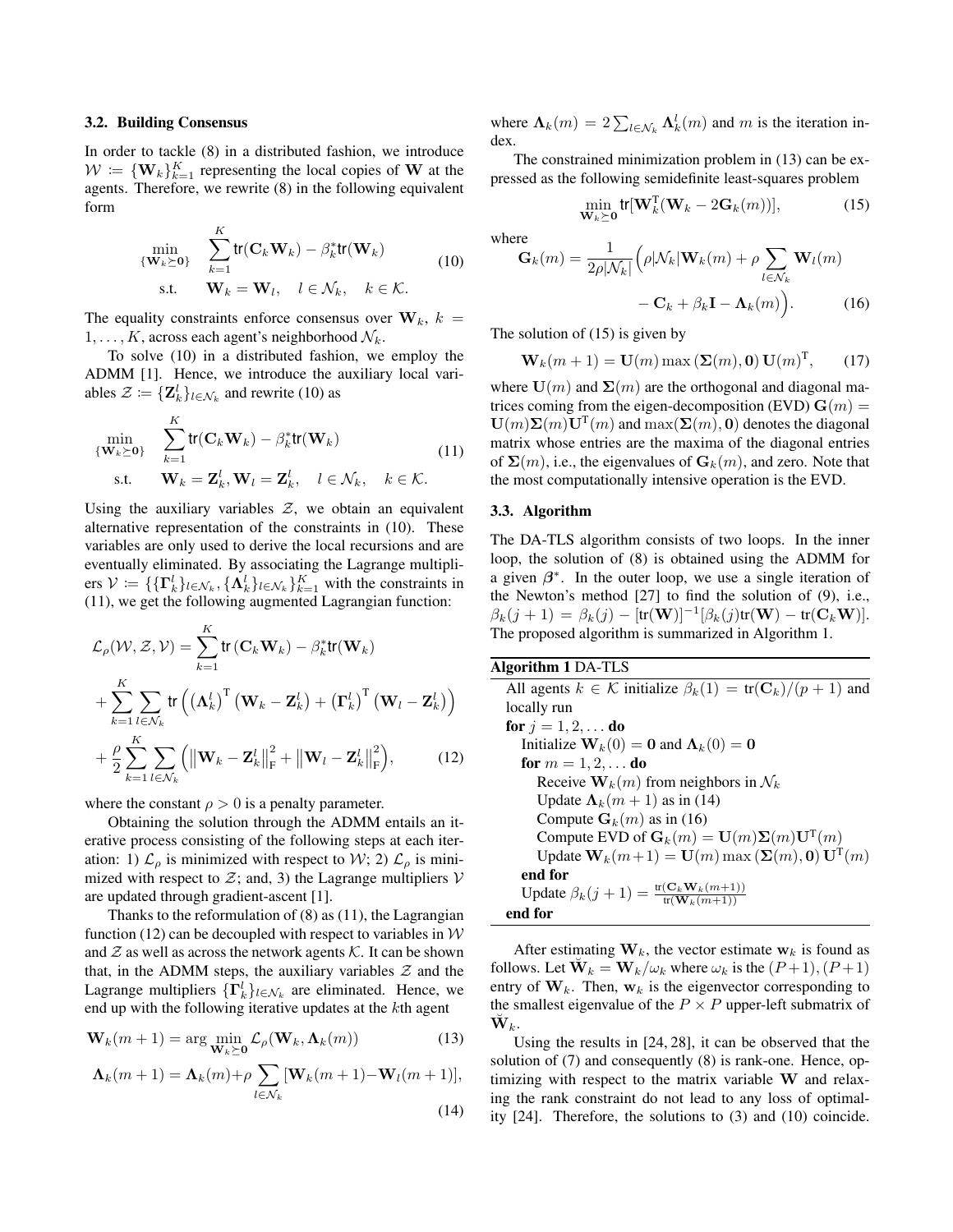Convergence of the proposed DA-TLS algorithm to the global centralized solution can be proven by checking that both inner and outer loops converge. The convergence of the inner loop can be verified following [29, Proposition 3], i.e., for all  $k \in \mathcal{K}$ , the iterates  $\{ \mathbf{W}_k(m) \}$ ,  $\{ \mathbf{\Lambda}_k(m) \}$  produced by (13) and (14) are convergent and  $\mathbf{W}_k(m) \to \mathbf{W}^*$  as  $m \to \infty$ . Moreover, the convergence of the outer loop follows setting  $\bar{\mathbf{C}} = \sum_{k=1}^K \mathbf{C}_k$  and  $\bar{\bar{\beta}}^* = \sum_{k=1}^K \beta_k^*$  and observing that the optimization in (8) is equivalent to

$$
\min_{\mathbf{W} \succeq \mathbf{0}} tr(\bar{\mathbf{C}} \mathbf{W}) - \bar{\beta}^* tr(\mathbf{W}).
$$
\n(18)

Since the objective function in (18) is linear, (18) is a standard semidefinite program with a unique solution. Therefore, DA-TLS naturally inherits the theoretical properties of the algorithm proposed in [23] for fractional programming whose convergence is guaranteed.

### 4. SIMULATIONS

The simulated network is connected with a random topology and consists of  $K = 20$  agents where each agent is linked to three other agents on average. We average results over 100 independent trials. In each trial, the scenario is generated according to the same procedure as described in the simulation sections of [13, 14]. For each agent  $k \in \mathcal{K}$ , we create a  $2P \times P$  local observation matrix  $\mathbf{X}_k$  whose entries are drawn from a standard normal distribution. The entries of the parameter vector w are also drawn from a standard normal distribution. The entries of the error matrix  $\Delta$  and error vector  $\delta$  are i.i.d. zero-mean Gaussian with variance 0.25. To evaluate the performance of the proposed algorithm, we use the normalized error between the centralized TLS solution  $\mathbf{w}^c$  $\sum$ n w<sup>c</sup> as per (2) and the local estimates that is defined as  $K_{k=1} | |\mathbf{w}_k - \mathbf{w}^c||^2 / ||\mathbf{w}^c||^2$  where  $\mathbf{w}_k$  denotes the local estimate at agent  $k$ . In Figs. 1-2, we plot the normalized error versus the total number of iterations, which is given by the product between the number of iterations of the inner and the outer loop. The former is set to 80 for Fig. 1 and 40 for Fig. 2, while the latter is set to 5 for both the plots.

Fig. 1 shows that, for  $P = 9$ , DA-TLS with  $\rho = 2$ and  $\rho = 3$  converges significantly faster than the existing approaches, i.e., the distributed TLS (D-TLS) algorithm of [13] and the inverse-power-iteration-based distributed TLS (IPI-D-TLS) algorithm of [14]. Fig. 2 shows the superiority of DA-TLS with  $\rho = 1$  over IPI-D-TLS with  $\mu = 1$  for two different values of P. Although not further substantiated here due to the space constraints, we have observed that DA-TLS consistently outperforms its contenders in various scenarios.

# 5. CONCLUSION

In this paper, we developed a new distributed algorithm for solving the TLS problem. We recast the original optimization problem into an equivalent linear-fractional program. Then,



Fig. 1. Normalized error of the DA-TLS, D-TLS, and IPI-D-TLS algorithms with two values of penalty parameter ( $\rho = 2$ and  $\rho = 3$ ) for DA-TLS and two values of the step-size ( $\mu =$ 0.2 and  $\mu = 0.3$ ) for IPI-D-TLS.



Fig. 2. Normalized error for different values of P. For DA-TLS, we set  $\rho = 1$  and, for IPI-D-TLS, we set  $\mu = 1$ .

employing semidefinite relaxation, we transformed the resultant problem into a parametric semidefinite program whose structure is suitable for distributed treatment via ADMM. Simulation results showed that the proposed algorithm converges faster than the existing alternative algorithms while being less sensitive to tuning of the parameters involved in the algorithm.